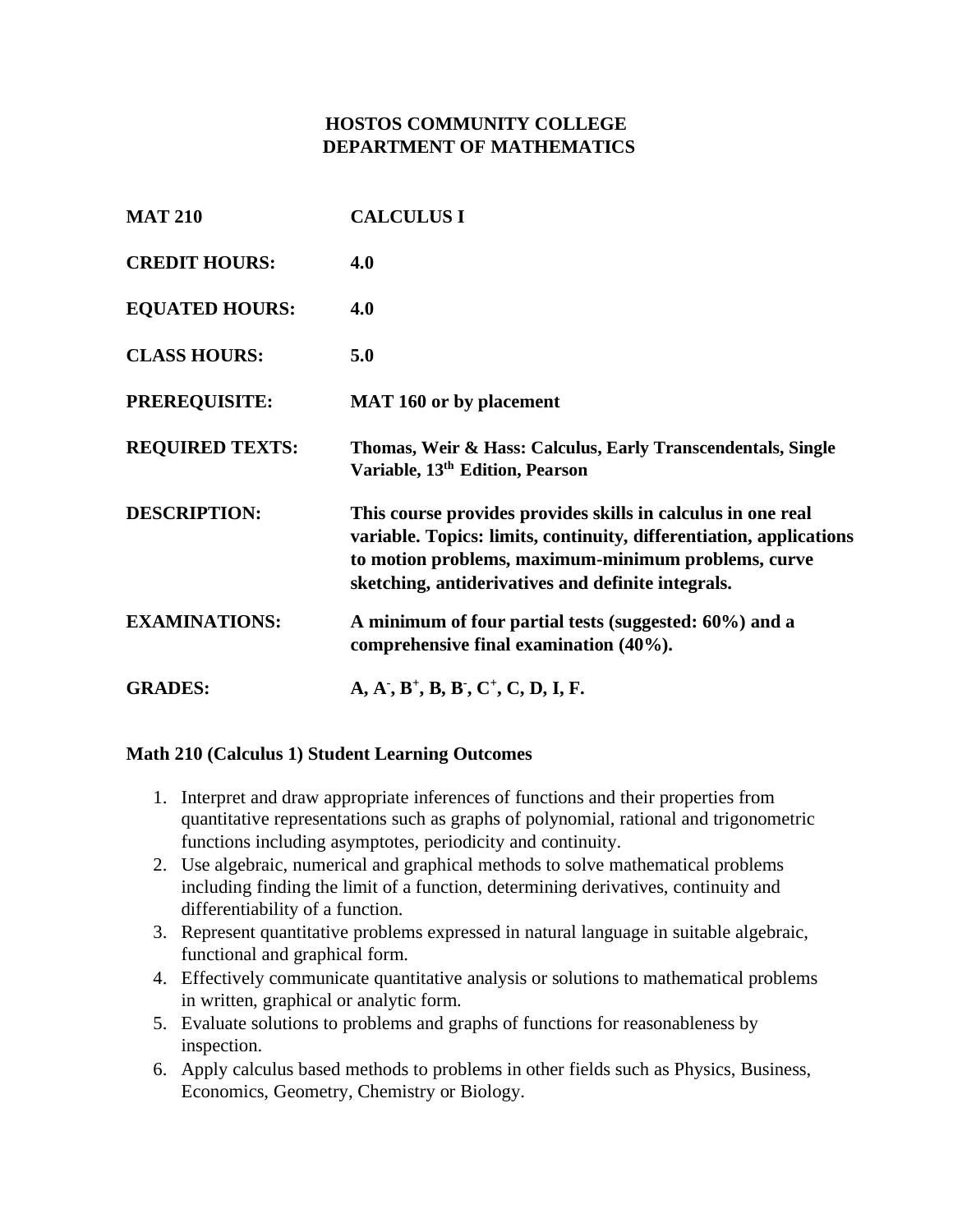#### **Pathways Learning Outcomes:**

#### Mathematical and Quantitative Reasoning:

MAT 210 will meet all the following Pathways Learning Outcomes from "Mathematical and Quantitative Reasoning". A student will:

- 1. Interpret and draw appropriate inferences from quantitative representations, such as formulas, graphs, or tables.
- 2. Use algebraic, numerical, graphical, or statistical methods to draw accurate conclusions and solve mathematical problems.
- 3. Represent quantitative problems expressed in natural language in a suitable mathematical format.
- 4. Effectively communicate quantitative analysis or solutions to mathematical problems in written or oral form.
- 5. Evaluate solutions to problems for reasonableness using a variety of means, including informed estimation.
- 6. Apply mathematical methods to problems in other fields of study.

#### Flexible Common Core:

MAT 210 will meet all the following Pathways Learning Outcomes from "Flexible Common Core". A student will:

- 1. Gather, interpret, and assess information from a variety of sources and points of view.
- 2. Evaluate evidence and arguments critically or analytically.
- 3. Produce well-reasoned written or oral arguments using evidence to support conclusions
- 4. Demonstrate how tools of science, mathematics, technology, or formal analysis can be used to analyze problems and develop solutions.
- 5. Articulate and evaluate the impact of technologies and scientific discoveries on the contemporary world, such as issues of personal privacy, security, or ethical responsibilities.
- 6. Identify and apply the fundamental concepts and methods of a discipline or interdisciplinary field exploring the scientific world, including, but not limited to computer science, history of science, life and physical sciences, linguistics, logic, mathematics, psychology, statistics, and technology-related studies.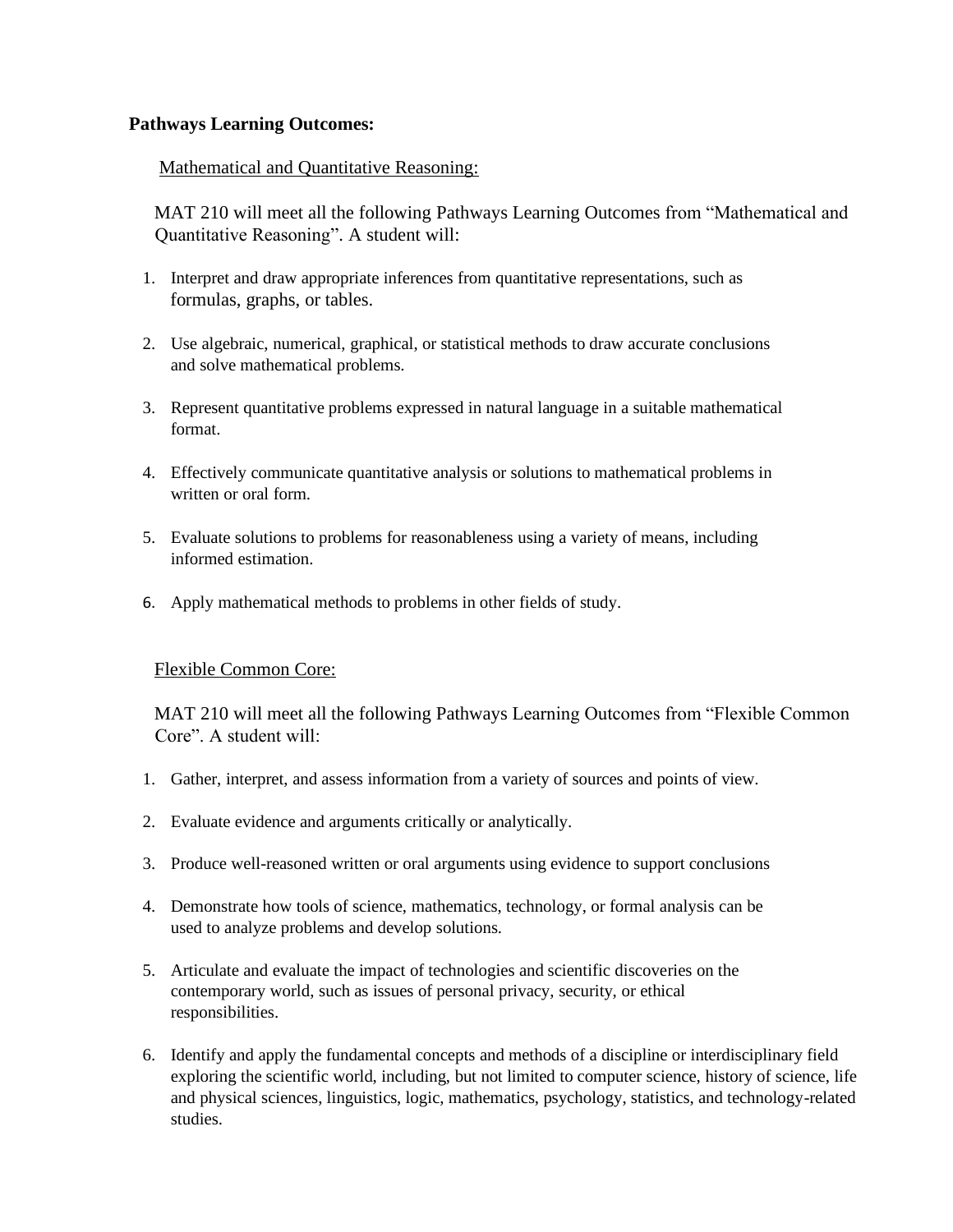| <b>Student</b><br>Learning<br>Outcomes** | <b>Mathematical</b><br>and<br>Quantitative<br><b>Reasoning</b><br>Outcomes** | <b>Flexible</b><br><b>Common</b><br>Core<br>Outcomes** | <b>Assessments</b><br>and topics*** |
|------------------------------------------|------------------------------------------------------------------------------|--------------------------------------------------------|-------------------------------------|
| SLO <sub>1</sub>                         | MQR 1                                                                        | FCC <sub>1</sub>                                       | Test#1,2,3,4,<br>and Final          |
| SLO <sub>2</sub>                         | MQR <sub>2</sub>                                                             | FCC <sub>2</sub>                                       | Test#1,2,3,4,<br>and Final          |
| SLO <sub>3</sub>                         | MQR <sub>3</sub>                                                             | FCC <sub>3</sub>                                       | Test#1,2,3,4,<br>and Final          |
| SLO <sub>4</sub>                         | MQR4                                                                         | FCC <sub>4</sub>                                       | Test#1,2,3,4,<br>and Final          |
| SLO <sub>5</sub>                         | MQR 5                                                                        | FCC <sub>5</sub>                                       | Test#1,2,3,4,<br>and Final          |
| SLO <sub>6</sub>                         | MQR 6                                                                        | FCC <sub>6</sub>                                       | Test#1,2,3,4,<br>and Final          |

\*\* Please see above for the list of SLO, MQR, and FCC Outcomes

\*\*\* Please see blow for the list of topics that will be assessed in each unit test and final exam

### LEARNING OUTCOMES ASSESSMENT TOOLS:

### **SLO#1, MQR#1, and FCC#1:**

- Unit Test #1: Identify the domain and range of a function from its graph. Identify the existence of limits based on graph of functions. Recognize continuous functions and be able to spot points of discontinuity of graphs or formulas of functions.
- Unit Test #2: Determine if a function is differentiable from its graph or by using the formal definition of derivative. Find derivatives by using formulas such as the chain rule and power rule.
- Unit Test #3: Identify maximum and minimum points of a function based on their graphs. Determine if a function is increasing or decreasing on an interval. Use the derivative tests for concavity. Sketch curves that include all relevant information.
- Unit Test #4: Recognize the anti-derivative as area under a curve.
- Departmental Final Exam: Cumulative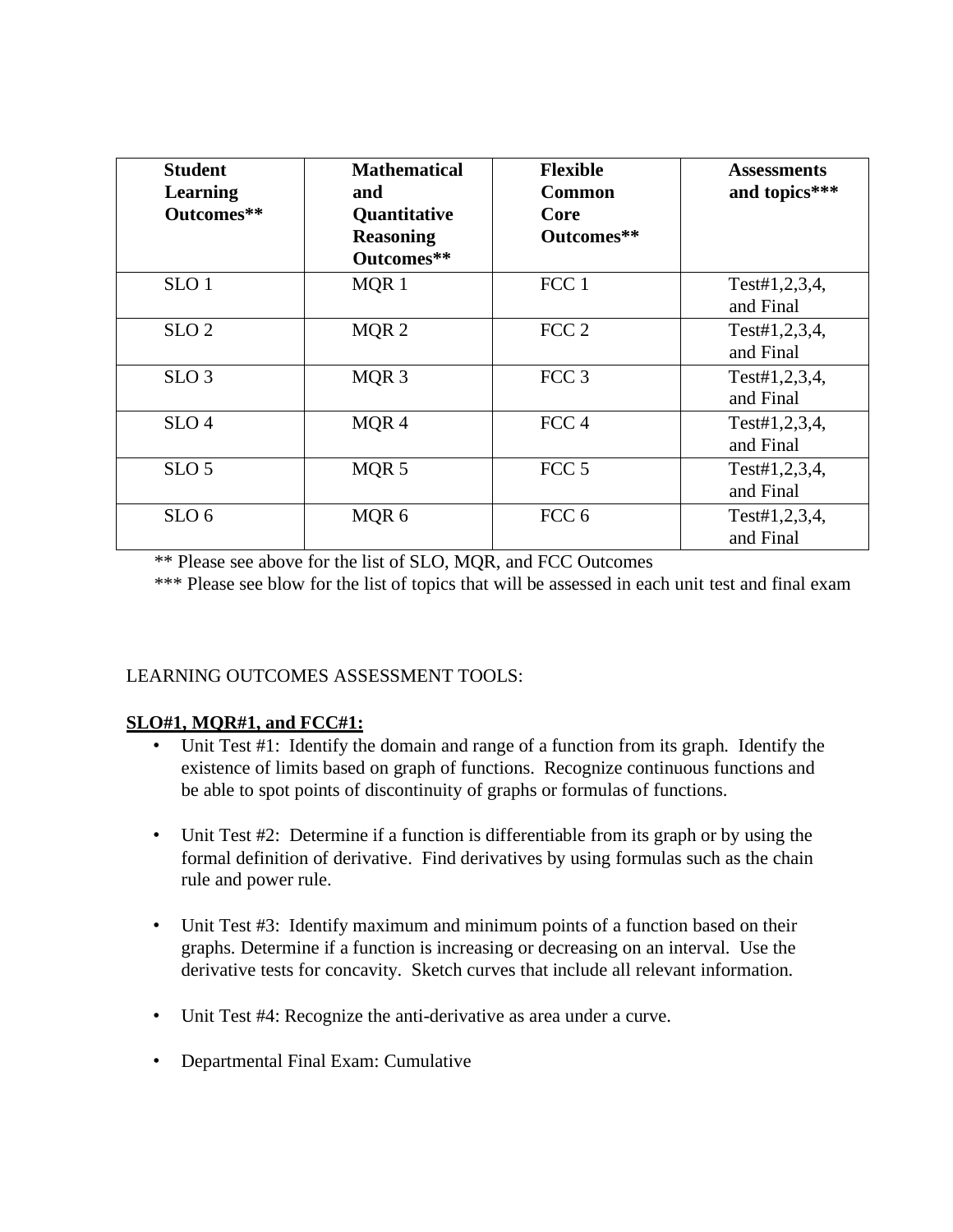### **SLO#2, MQR#2, and FCC#2:**

- Unit Test #1: Use algebraic and numerical methods to determine the limit of a function. Determine whether or not a function is continuous.
- Unit Test #2: Find derivatives using the multiple rules for differentiation including higher order derivatives, the chain rule and implicit differentiation. Determine velocity using derivatives. Calculate the derivatives of all six trigonometric functions.
- Unit Test #3: Find maximum and minimum values of functions using the appropriate rules of differentiation. Compute limits using L'Hôpital's rule.
- Unit Test #4: Compute the area under a curve. Represent functions in rectangular coordinates.
- Final Exam: Cumulative

## **SLO#3, MQR#3, and FCC#3:**

- Unit Test #1: Express the notion of a limit in words. Explain the difference between a continuous and discontinuous function in precise mathematical language.
- Unit Test #2: Express velocity problems using the relationship between position, velocity and acceleration.
- Unit Test #3: Translate various situations into calculus-based problems. Convert graphs into function notation using the properties of the first and second derivatives.
- Unit Test #4: State area under a curve in terms of anti-derivatives. Explain the Fundamental Theorem of Calculus.
- Final Exam: Cumulative

# **SLO#4, MQR#4, and FCC#4:**

.

- Unit Test #1: Express if a function has a limit or is continuous using appropriate written form.
- Unit Test #2: Communicate solutions to derivative problems using accurate and appropriate language.
- Unit Test #3: Interpret solutions to optimization and maximum/minimum problems using appropriate language. Demonstrate the ability to explain the indeterminate and when L'Hôpital's rule is appropriate.
- Unit Test #4: Express the anti-derivative as the inverse process of differentiation.
- Final Exam: Cumulative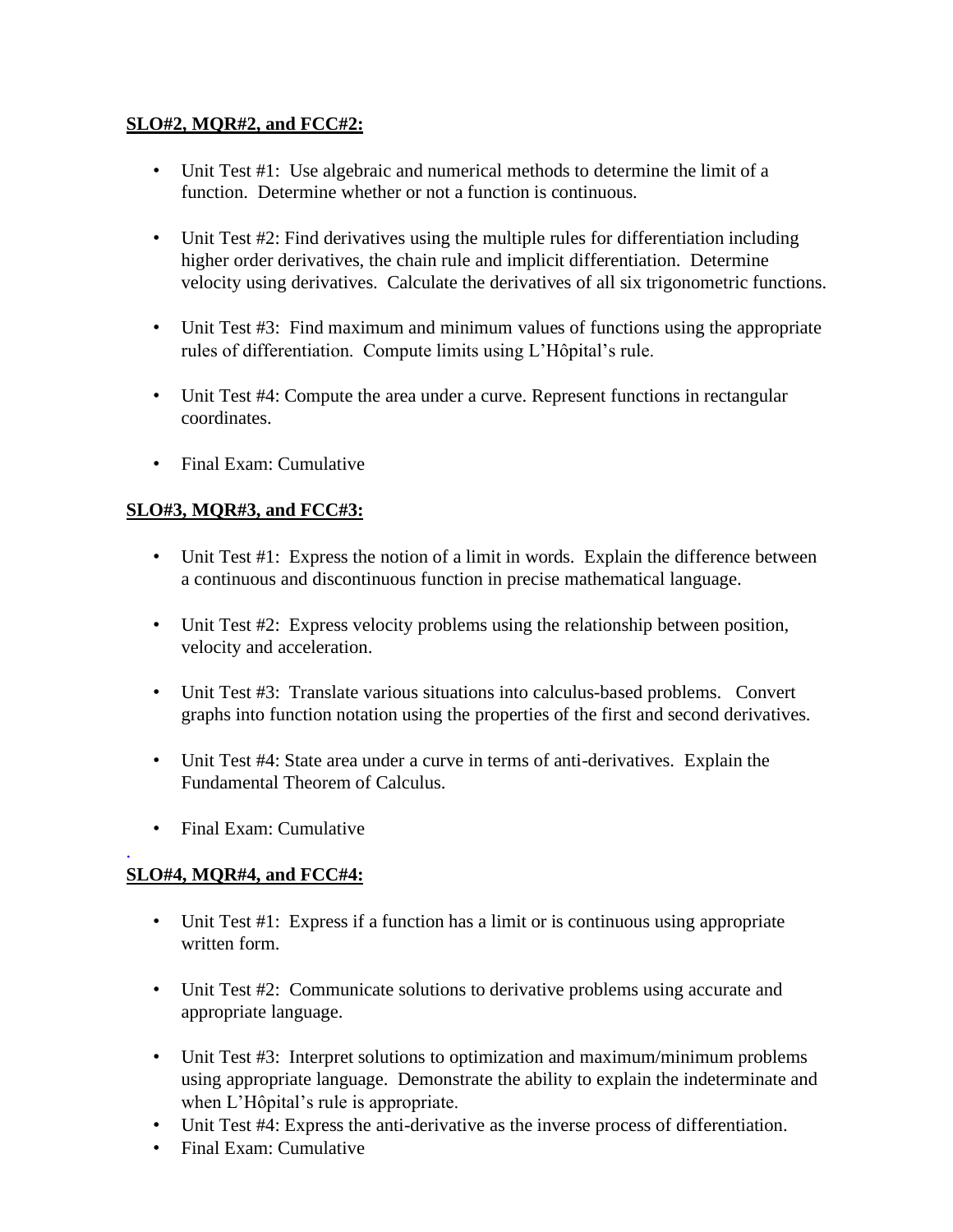#### **SLO#5, MQR#5, and FCC#5:**

- Unit Test #1: Use the informal notion of continuity to inspect a graph for continuity. Check for the existence of limits by inspecting a graph.
- Unit Test #2: Check solutions to derivatives using basic properties of the derivative such as the derivative of a polynomial should have a lower degree than the initial problem.
- Unit Test #3: Ensure solutions to maximum and minimum problems are realistic. Inspect graphs for the correct basic shape. If using a graphing calculator, be sure that the viewing window is set to suitable limits.
- Unit Test #4: Explain why areas found by anti-derivatives are not always positive numbers.
- Final Exam: Cumulative

#### **SLO#6, MQR#6, and FCC#6:**

- Unit Test #1: Use limits to derive the exponential function. Determine the equation of the tangent line.
- Unit Test #2: Describe the derivative as velocity of an initial position function and extend the notion of derivative to explain the relation between velocity and acceleration.
- Unit Test #3: Apply related rates, optimization and max/min problems to problems in Physics, Business, Economics, Geometry, Chemistry or Biology. Use calculus-based methods of curve sketching to graph functions in detail.
- Unit Test #4: Use definite integrals to calculate position given velocity. Find the area under a curve using anti-derivatives.
- Final Exam: Cumulative.